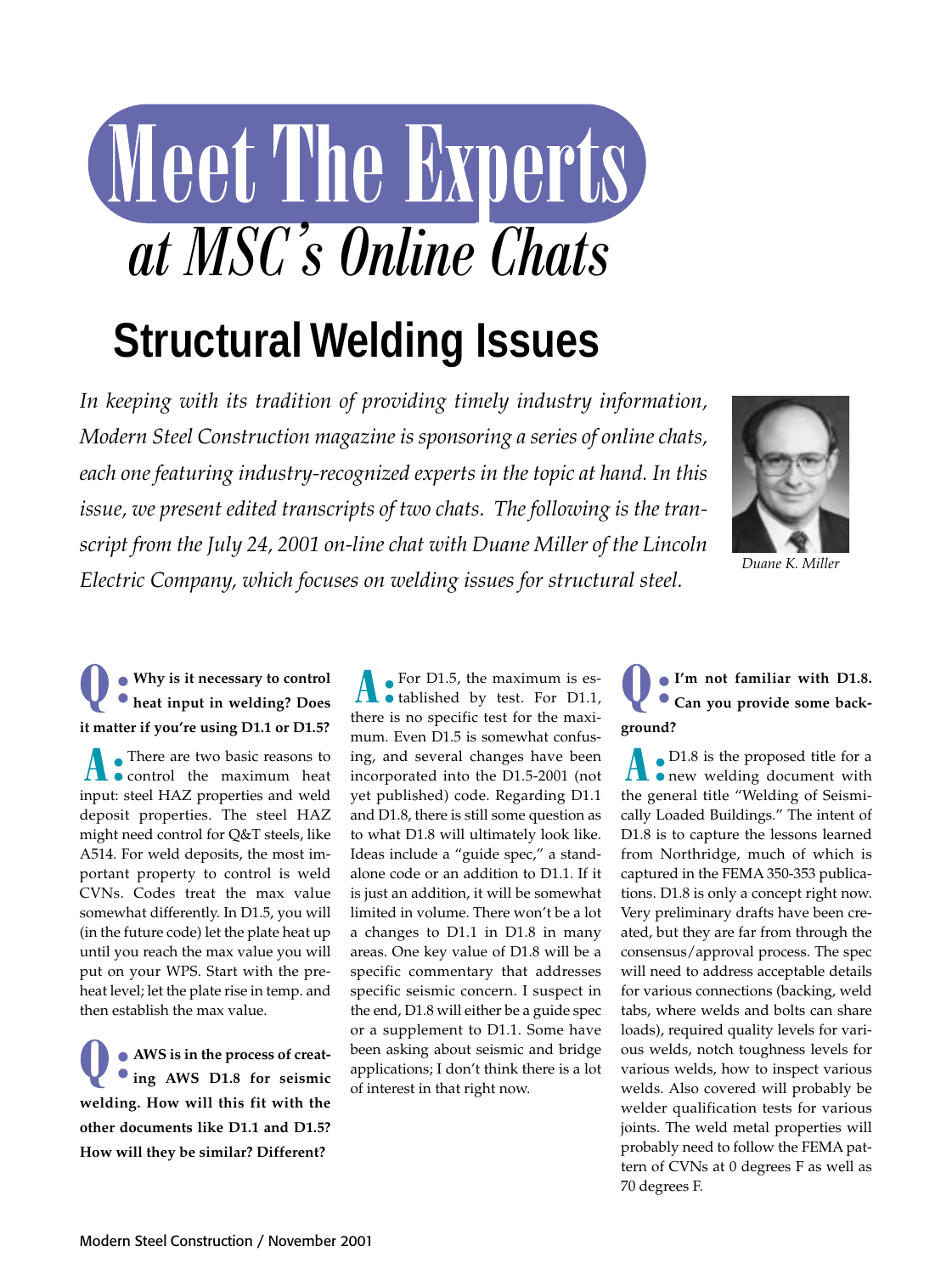### **Q: Will this have any effect on South Dakota?**

**A:** I suspect it might. First, much of  $\bullet$  the country is in some sort of seismic region, and many fabricators ship to the west coast. New England is already imposing some seismic provisions. Obviously, this is a big west coast issue. There are, of course, a variety of levels of seismic, but even so, there are implications from a viewpoint of design details and welding. It all depends upon what the engineers has assumed in the design. The engineer chooses an *R* factor in calculating the seismic forces for which the building is designed. If that *R* factor is chosen higher than 3 (or required by the building code to be chosen higher than 3), it is a high-seismic application. That's when the seismic design and construction requirements kick in.

**Q** • Has the D1.8 draft in develop-<br> **ment been scoped for highseismic applications only (that is, applicable only when** *R* **is taken greater than 3)?**

**A:** The focus has been on the high seismic but should eventually cover all zones.

#### **Q: What types of quality levels for welds will there be?**

**A a:** There is a matrix that has been developed based upon demand on the connection and consequence of failure. Three levels exist for each variable, so there is a  $3 \times 3$  matrix. Based on demand and consequence, the acceptance level, and the required inspection level, vary. To illustrate, a high-high (demand vs. consequence) may require UT and MT. A low-low may require only visual. This is illustrative only; the final answer may be different. These concepts are already in the FEMA publications.

**Q: Some have been critical of the requirements for MT in**

#### **FEMA 353. Do you think they are justified and/or beneficial?**

**A:** The MT emphasis is new, but based on fracture mechanics, a surface crack is more severe than an internal defect. And, UT is not real sensitive to surface defects. The demands on these welds is severe so the need for assurance of crack-free welds is important. Is it too conservative? That's what the consensus process will probably sort out. In theory, it is justified. The practical element that must be considered is this: given all the other controls on weld quality (preheat, procedure control, etc.), what is the likelihood of a crack? I suspect there will a lot of discussion on this. Regarding UT vs. MT, there is probably some additional emphasis on MT due to the general dissatisfaction with recent UT results. No NDT process will catch everything. That's why an effective "in process visual inspection" process/procedure is essential. (For more information on this topic, consult Duane Miller's 2001 T.R. Higgins Paper "Effective Visual Inspection to Ensure Weld Quality for Structural Applications," which is scheduled to be published in a future issue of *Engineering Journal*).

**Q: I have started training some new detailers fresh out of school. Could you recommend a book that would teach them the basics of welding including the dos and don'ts of shop and field welding?**

**There's a lot of good informa-** $\bullet$  tion out there. Of course, I think everyone should have a copy of *The Procedure Handbook of Arc Welding and Design* from the J. F. Lincoln Arc Welding Foundation. Then, there is Omer Blodgett's classic *Design of Welded Structures*. Also, from the JFLAWF is a booklet called *The Fabricators and Erectors Guide to Welded Construction*. The Foundation makes publications available at minimum cost, approximately 1.5" thick books for \$15. Not quite free, but nearly so. It's far from free, but D1.1 is important for detailers, as is the AISC *Manual*.

**Q: Could you comment about the use of impact testing and general toughness requirements for structural welding?**

**A:** In a nutshell, just like a strength • related design, there is demand, and there is resistance. The calculations are more complicated, but demand must be less than the resistance. The resistance side is toughness, usually measured indirectly by CVN specimens. Just as "higher strength steel" doesn't solve ever design problem, so higher toughness material (weld or base metal) won't solve all problems. One must look at the three variables in fracture toughness evaluations: the material resistance, the stress levels and the notch or "crack" size. Thus, the question of "how much toughness" is needed for structural questions becomes an impossible one. It all depends on the stress level and the size of undetected cracks. There are examples (see Rolfe and Barsom's book) where 2 ft.-lbs. at service temperature is OK, and others where 55' lbs is not. So, again, it depends on stress levels and details.

**Q: My background is pressure vessels. Pressure vessel safety has benefited greatly from toughness requirements for welds, and it seems like buildings would, too.**

**The pre-Northridge standards** had no specified minimum notch toughness levels for the welds or the steels. The designs forced high stresses into the connections, and there were notch like details incorporated into the designs. And many connections broke. Post Northridge specs usually call for notch tough weld metal, AND improved detailing (such as backing removal, weld tab removal) AND basic changes to the connection detail (dogbones, haunches, the "free flange" design).